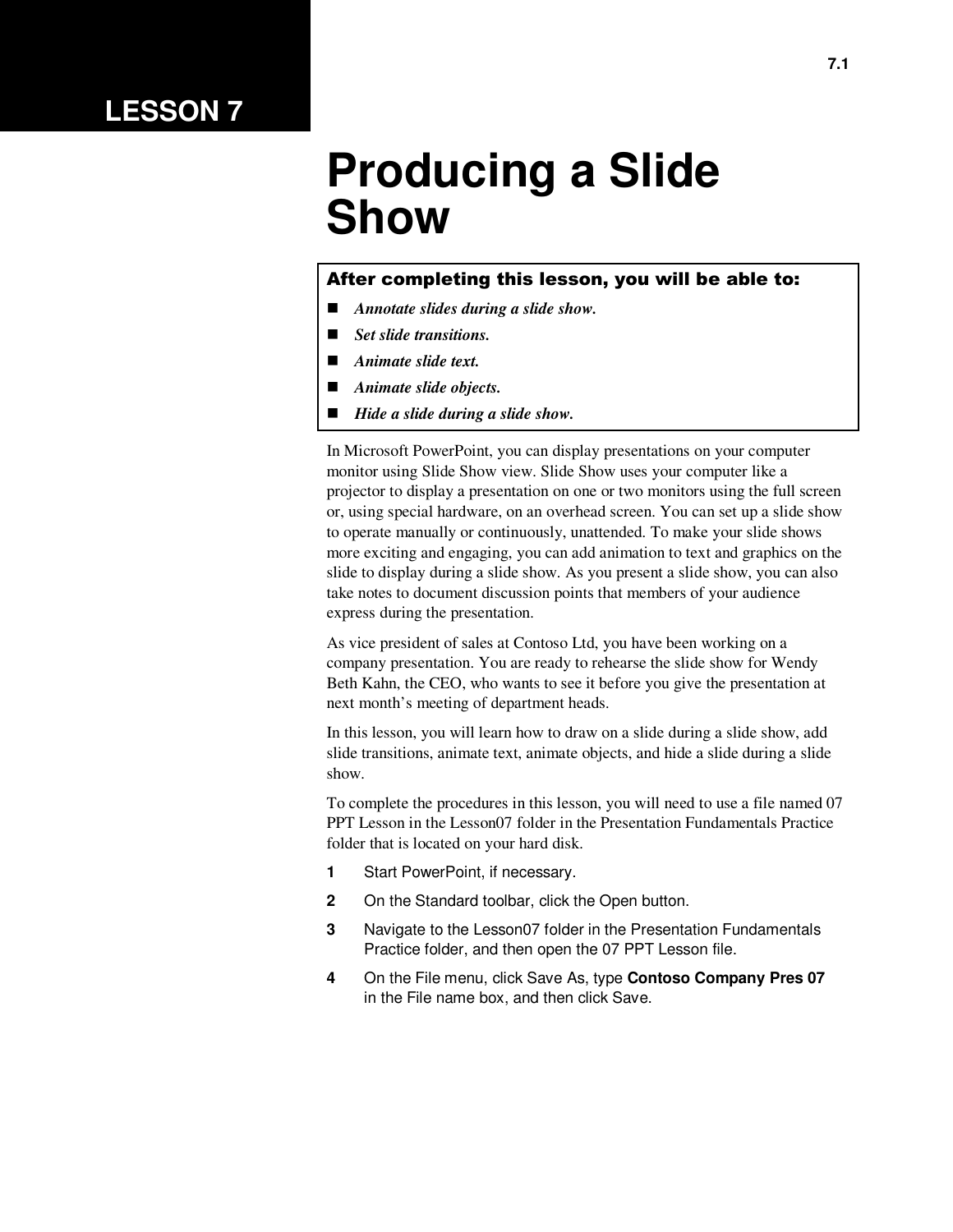#### Annotating Slides During a Slide Show

During a slide show presentation, you can annotate slides by drawing freehand lines and shapes to emphasize a point. To do this, you choose the pen tool from the Show Popup menu and then begin drawing. You can change the pen color at any time during the presentation by choosing a new color from the Show Popup menu.

In this exercise, you use the pen tool to underline the slide title during a slide show and to change the pen color.

- **1** Drag the scroll box to slide 8, and then click the Slide Show button. PowerPoint displays the current slide in the presentation.
- **2** Right-click anywhere on the screen, point to Pointer Options, and then click Pen.

The pointer changes to the pen tool. Now you are ready to draw on the slide.

# important

When the pen tool is active in Slide Show view, clicking the mouse does not advance the slide show to the next slide. You need to change the pen tool back to the pointer to advance using the mouse.

- **3** Draw a line under the bulleted point *Creation*.
- **4** Right-click anywhere on the screen, point to Screen, and then click Erase Pen.

PowerPoint erases the annotation. You can also press E to erase annotations.

**5** Click the Show Popup menu button, point to Pointer Options, and then point to Pen Color.

The Pen Color menu appears with a selection of different colors.

- **6** On the Pen Color submenu, click Cyan.
- **7** Draw a line under the bulleted item Production.
- **8** Right-click the mouse, point to Pointer Options, and then click Automatic.

The pen tool changes back to the pointer, which allows you to click the mouse to advance to the next slide.

**9** Press Esc.

The slide show ends, and PowerPoint displays slide 8 in Normal view.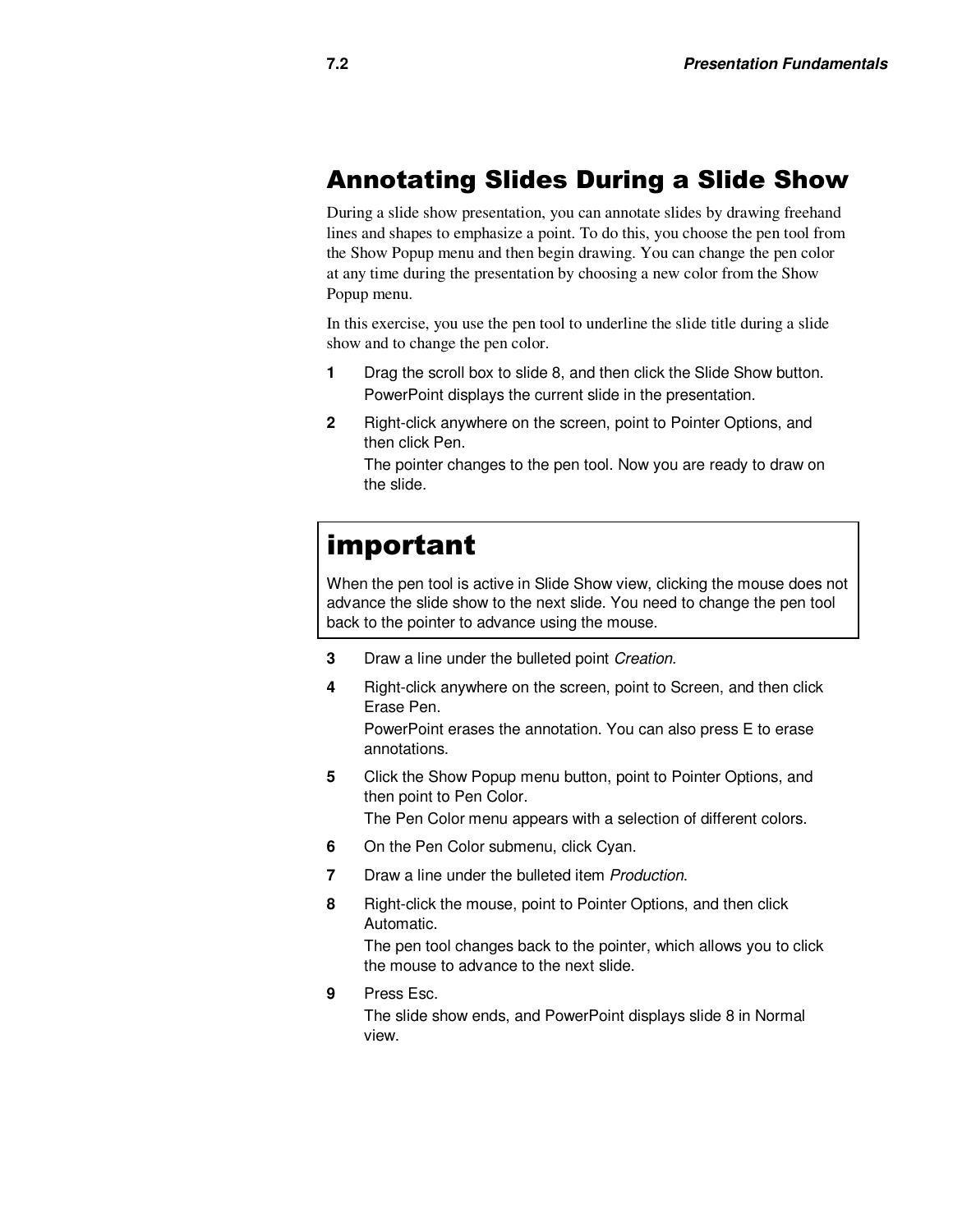### Setting Slide Transitions

Transition effects help your presentation make more of an impact by varying the way one slide replaces another. A slide transition is the visual effect of a slide as it moves on and off the screen during a slide show. Slide transitions include such effects as Checkerboard Across, Cover Down, Cut, and Split Vertical Out. You can set a transition for one slide or a group of slides by first selecting the slides in Slide Sorter view or in the Slides tab in Normal view and then applying the transition. You can also set the length of time between slides, the direction of the transition, and when the transition takes place. The Slide Transition task pane is the fastest and easiest way to apply a slide transition effect, set the transition speed and transition sound, and determine settings for advancing a slide.

In this exercise, you apply a slide transition effect to a single slide, apply a transition to multiple slides, and then change the transition speed.

- **1** Click the Slide Sorter View button, and then select slide 1.
- **2** On the Slide Show menu, click Slide Transition.
	- The Slide Transition task pane appears with current slide transition options.



**3** Under Apply to selected slides, scroll down, and then click Dissolve.

PowerPoint previews the transition effect on the slide miniature for Slide 1 in Slide Sorter view and places a transition symbol below the lower-left corner of the slide. The symbol indicates that PowerPoint has applied a slide transition effect to this slide.

**4** Click the transition symbol below slide 1. PowerPoint demonstrates the Dissolve transition effect on slide 1.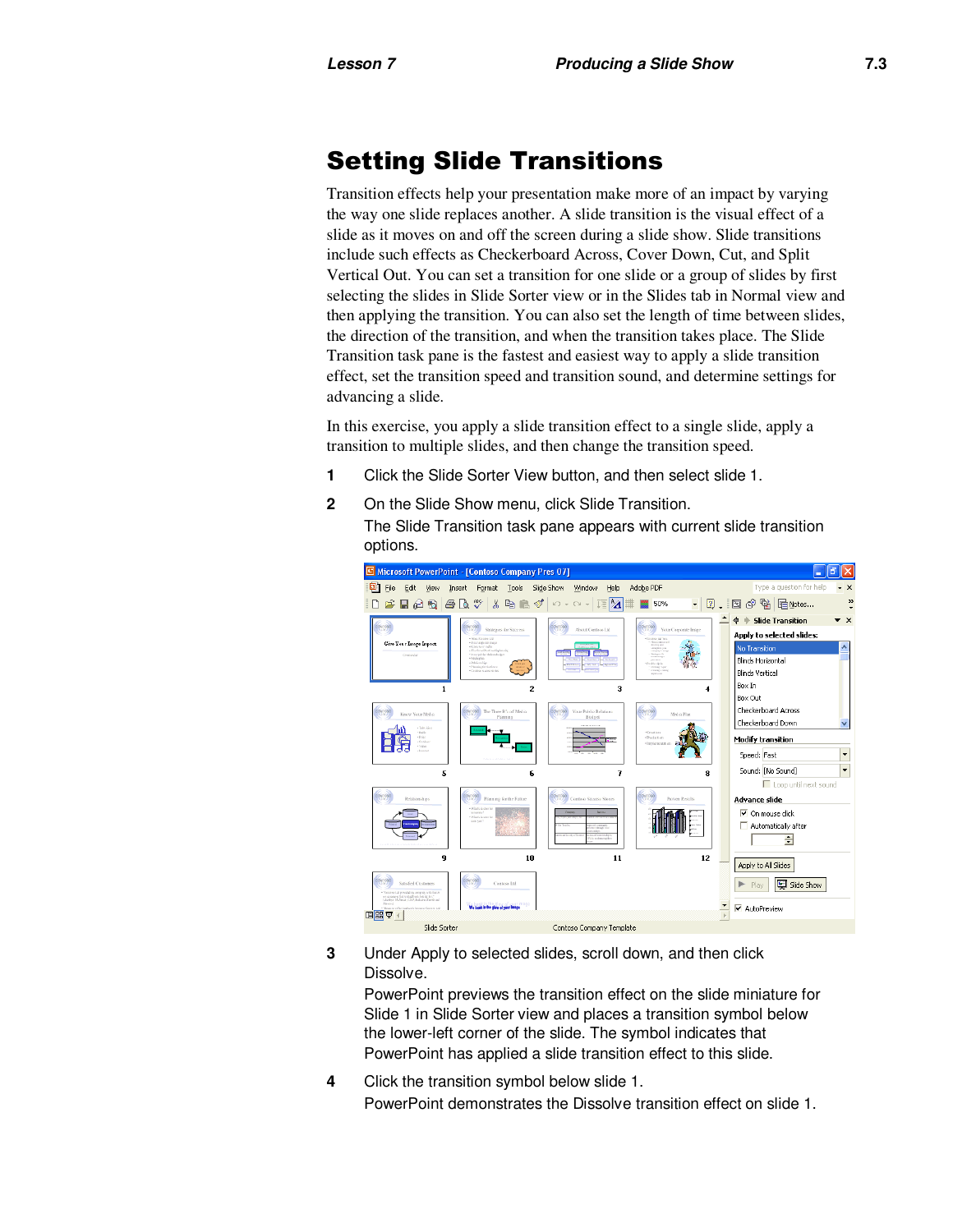- **5** Click the Slide Show button. Slide Show view displays slide 1 with the Dissolve transition effect.
- **6** Press Esc to end the slide show.
- **7** On the Edit menu, click Select All. All of the slides in the presentation are selected. Deselect slide 1 because it already has a slide transition.
- **8** Hold down Ctrl, and then click slide 1 to deselect it.
- **9** In the Slide Transition task pane, under Apply to selected slides, scroll down and then click Random Bars Horizontal. The slide miniatures demonstrate the transition effect.
- **10** Under Modify transition, click the Speed down arrow, and then click Medium.

PowerPoint applies the transition effect to the selected slides. Notice that all of the slides have a transition symbol below their left corners.

- **11** Click the Slide Show button. Slide Show view displays slide 2 with the Random Bars Horizontal effect.
- **12** Click the mouse several times to advance through the slides and watch the transition effect, and then press Esc to end the slide show.

PowerPoint returns you to Slide Sorter view.

- **13** Press Ctrl+A to select all the slides.
- **14** In the Slide Transition task pane, under Apply to selected slides, scroll up and click No Transition, and then click a blank area of the presentation window. PowerPoint removes the transition effect for all of the slides.
- **15** In the Slide Transition task pane, click the Close button to close the task pane.

#### Animating Slide Text

You can make a slide show more exciting and engaging by adding animation to the text and graphics on your slides. During a slide show, slide text can appear on the screen one paragraph, word, or letter at a time. A slide with text that you set to appear incrementally is called a **text animation slide**.

The easiest way to apply animation effects to a slide show is to use Animation Schemes in the Slide Design task pane. **Animation Schemes** gives you oneclick access to professionally designed animations divided into three categories: Subtle, Moderate, and Exciting. Most of these have sound connected to them. To preview each animation scheme, you can cycle through the various options until you find the animation you want.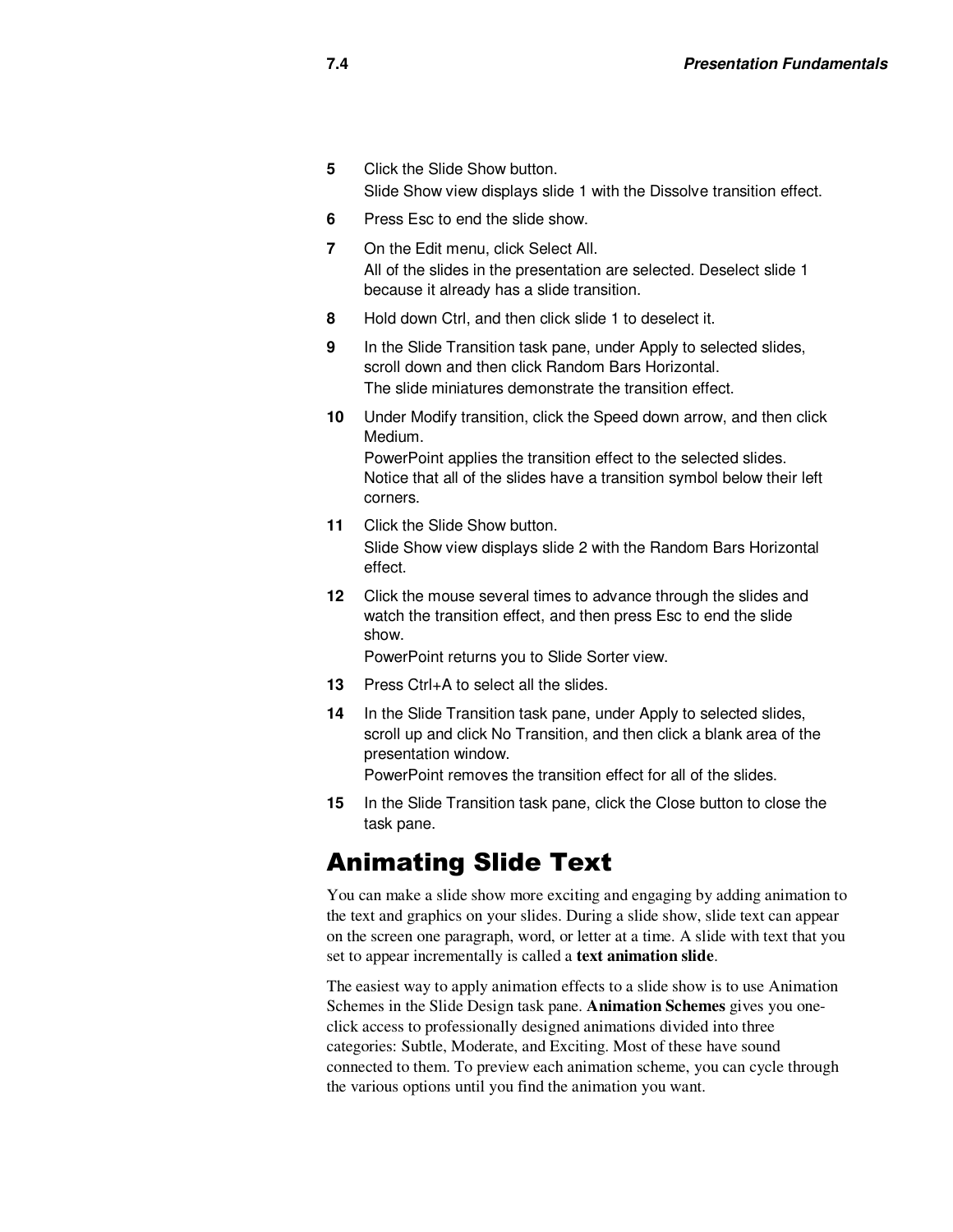You can apply animation effects in Slide Sorter view or in Normal view. If you apply an animation effect in Slide Sorter view, PowerPoint applies the effect to every object on the slide except the title and background objects. If you apply an animation effect in Normal view, you need to select the objects on the current slide that you want to animate and then apply the effect.

If you would rather create your own animation scheme, you can customize the animation of an object by selecting the Custom Animation command on the Slide Show menu. Custom animations include moving multiple objects simultaneously, moving objects along a path, and applying sequencing for all effects on the slide. You can add animation schemes to each slide, or with one click, you can apply an animation scheme to all slides in a presentation.

If you apply both a transition effect and an animation effect to a slide, the transition effect will occur first, followed by the animation effect.

In this exercise, you open Animation Schemes in the Slide Design task pane, apply an animation scheme to a single slide and multiple slides, and then customize text animation.

- **1** In Slide Sorter view, select slide 8.
- **2** On the Slide Show menu, click Animation Schemes. The Slide Design task pane opens with a selection of animation schemes.
- **3** In the Slide Design task pane, under Apply to selected slides, click Fade in all.

PowerPoint applies the animation effect to the slide. An animation symbol appears below the left corner of slide 8.



**4** Click slide 2, hold down Shift, and then click slides 3 and 4. Slides 2, 3, and 4 are selected.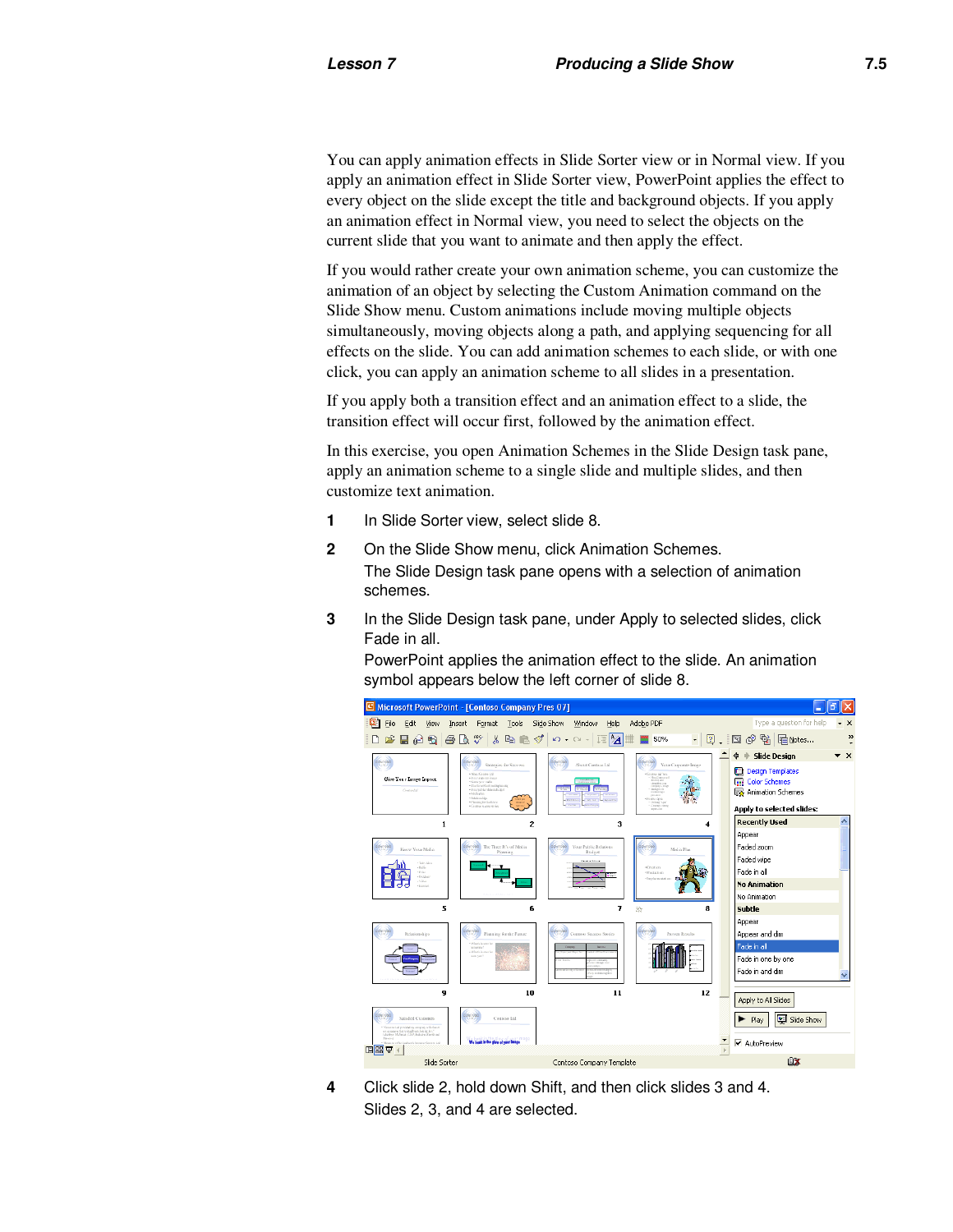**5** In the Slide Design task pane, under Apply to selected slides, click Faded wipe.

PowerPoint applies the animation effect to all three slides. An animation symbol appears below the left corner of each slide.

- **6** In Slide Sorter view, double-click slide 1 to switch to Normal view and to display slide 1.
- **7** On the Slide Show menu, click Custom Animation. The Custom Animation task pane opens with the text prompt Select an element of the slide, then click "Add Effect" to add animation.
- **8** Click the title text Give Your Image Impact, and then click Add Effect in the Custom Animation task pane. The Add Effect submenu appears with four effect categories: Entrance, Emphasis, Exit, and Motion Paths.
- **9** Point to Entrance, and then click Fly In.

The animation effect is demonstrated on slide 1. In the Custom Animation task pane, the title text (item 1), and a description of the effect appear in the Animation Order list.



- **10** Click the subtitle text Contoso Ltd.
- **11** In the Custom Animation task pane, click Add Effect, point to Emphasis, and then click Spin. The animation effect is demonstrated. In the Custom Animation task pane, the subtitle text (item 2), and a description of the effect appear in the Animation Order list.
- **12** Click the Slide Show button. Slide 1 appears without the title.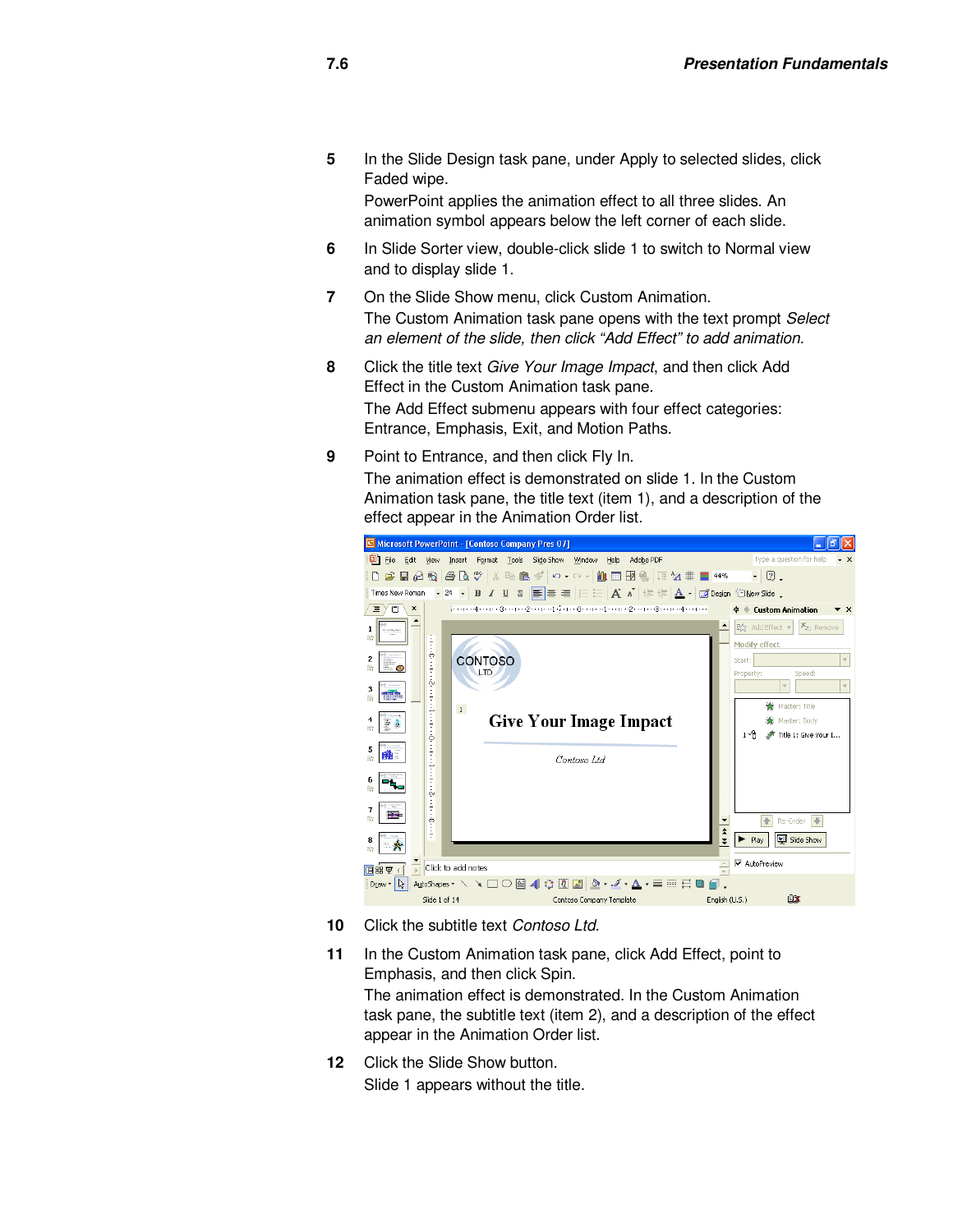- **13** Click anywhere on the screen to display the Fly In effect, and then click the screen a second time. The company name spins.
- **14** Click the screen to display slide 2. The title fades into view but the bullets don't display until you click the mouse.
- **15** Click the screen as many times as necessary to display all of the bulleted items on slide 2, the title and object on slide 3, and the title, picture, and two bulleted items on slide 4.
- **16** Press Esc.

### Animating Slide Objects

In addition to animating text in a slide show, you can customize the animation of slide objects, such as drawn objects. As with text, to set custom animation effects, you must be in Normal view.

If you have an object with text, you can animate the text and the object separately or together. The default is for the object and its text to be animated at the same time. If you want, you can animate only the text in an object.

Another way to customize object animation on a slide is to change the order of appearance for text or shapes on the screen during a slide show.

In this exercise, you animate slide objects and change the order in which objects animate.

- **1** In Normal view, drag the scroll box to slide 6.
- **2** Drag the mouse to draw a selection marquee around the three shapes and the connectors.
- **3** In the Custom Animation task pane, click Add Effect, point to Entrance, click More Effects, and then click Peek In. The three objects and two connector lines are animated. The number 1 appears next to each of the five parts to show that they are all animated at the same time.
- **4** At the bottom of the Custom Animation task pane, click Slide Show, and then click the screen. The three objects and connector lines appear all at once.
- **5** Press Esc to end the slide show.
- **6** In the Animation Order list, click Elbow connector 6, click the Re-Order up arrow at the bottom of the task pane two times, click the Start down arrow, and then click After Previous. The Elbow connector 6 animation order changes from fourth to second.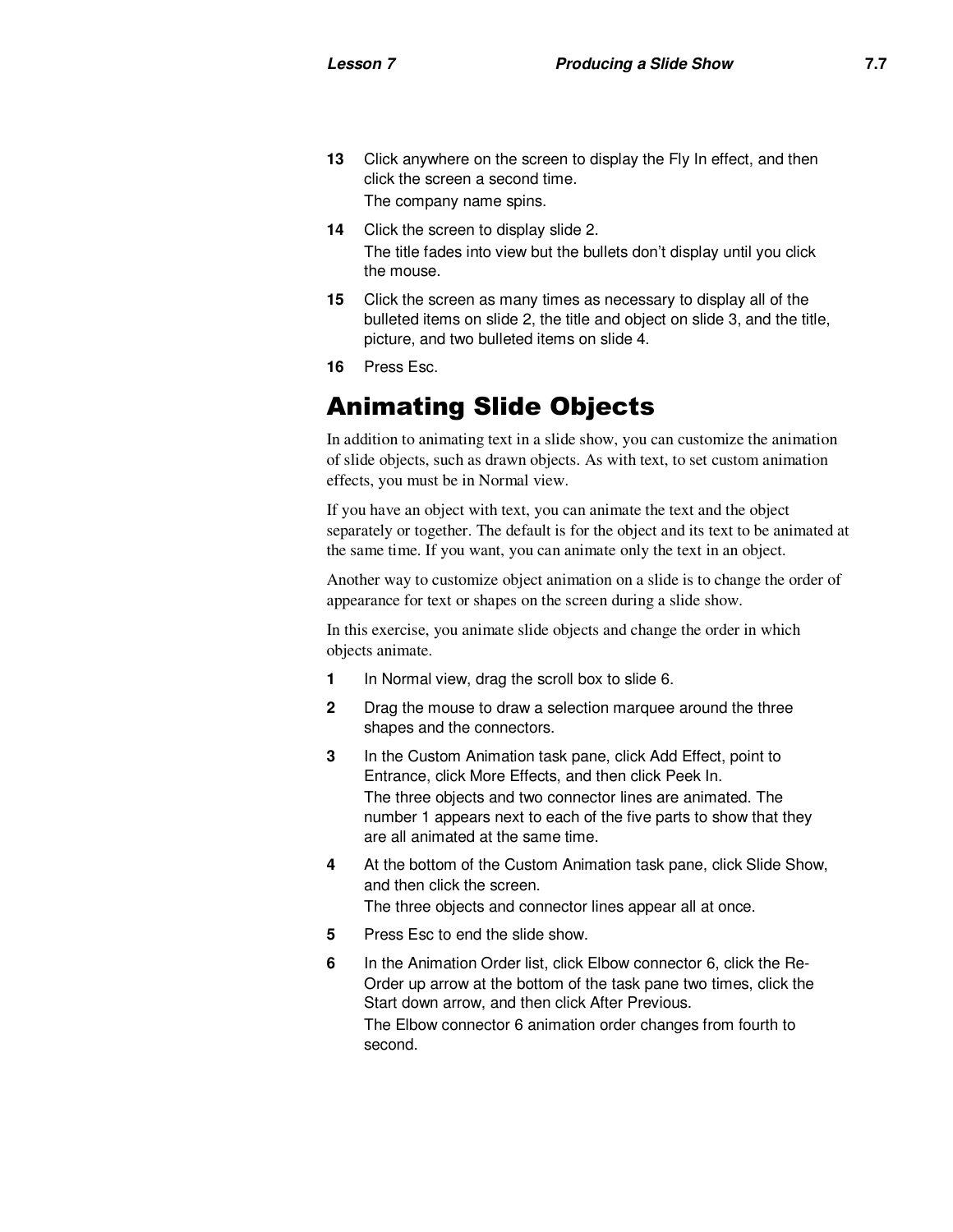**7** In the Animation Order list, click Elbow connector 7, click the Re-Order up arrow once, click the Start down arrow, and then click After Previous.

The Elbow connector 7 animation order changes from fifth to fourth.



- **8** In the Animation Order list, click Bevel 4: Recognition, click the Start down arrow, and then click After Previous.
- **9** In the Animation Order list, click Bevel 5: Relax, click the Start down arrow, and then click After Previous.
- **10** At the bottom of the Custom Animation task pane, click the Slide Show button, and then click the screen to view the entire slide content.

The objects and connector lines appear one after another from top to bottom.

**11** Press Esc to end the slide show.

#### Hiding a Slide During a Slide Show

You might want to customize a presentation for a specific audience, in which case all of the slides in the current slide show may not be necessary. By using the Hide Slide command, you can hide the slides you don't want to use during a slide show but still want to keep.

In this exercise, you hide a slide in the current slide show.

- **1** Click the Slide Sorter View button.
- **2** Select slide 10.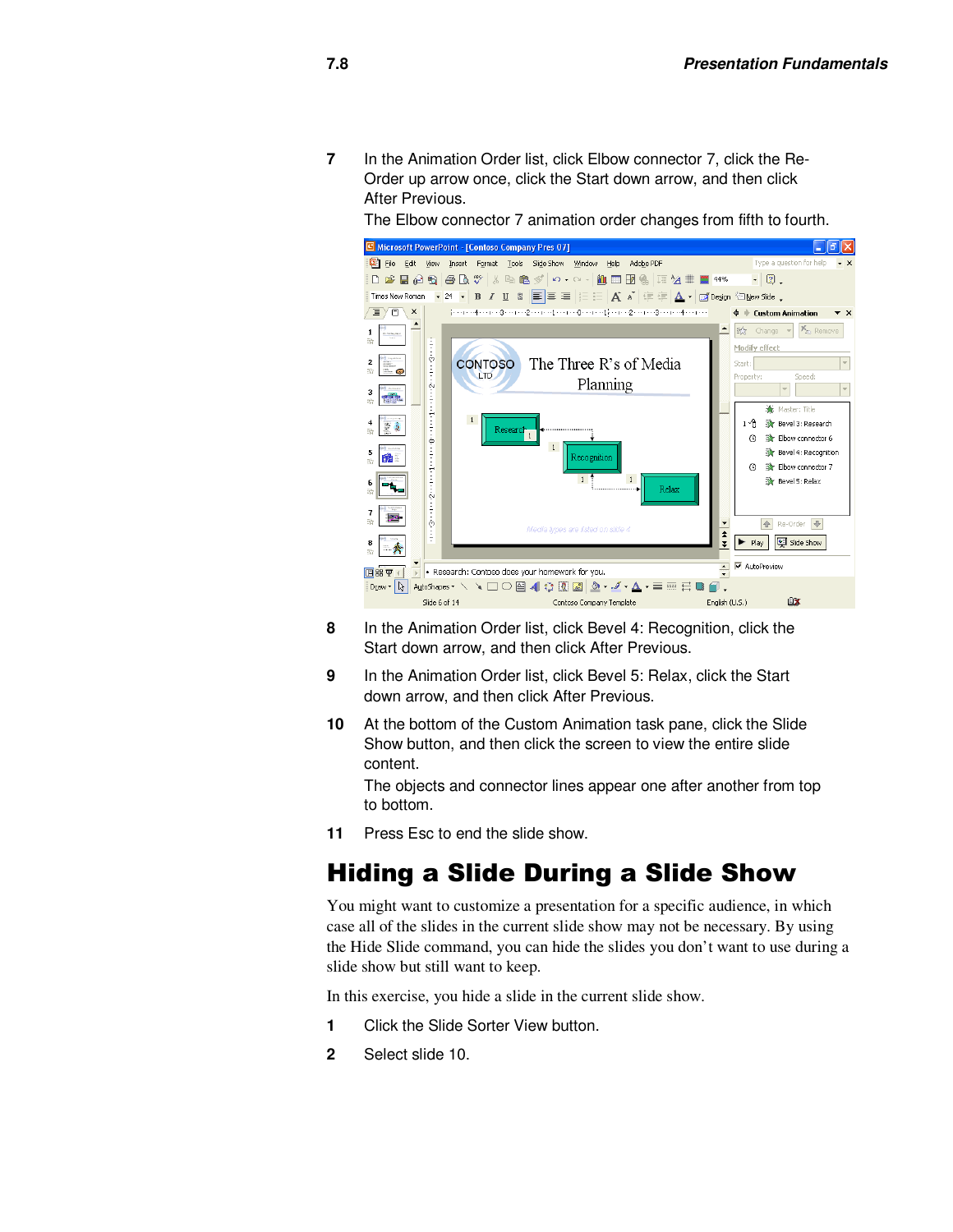**3** On the Slide Sorter toolbar, click the Hide Slide button. A hide symbol appears over the slide number to indicate that the slide will be hidden in a slide show, as shown in the following illustration:



- **4** Select slide 9.
- **5** Click the Slide Show button, and then click anywhere on the screen.

Contoso Company Template

- **6** The slide show hides slide 10 and displays slide 11.
- **7** Press P to go back to slide 9.

Slide Sorter

**8** Right-click anywhere on the screen, point to Go, point to By Title, and then click (10) Planning for the Future; or press the H key to show the hidden slide.

The hidden slide appears in Slide Show view.

**9** Press Esc to end the slide show.

#### Lesson Wrap-Up

This lesson covered how to draw on a slide during a slide show, add slide transitions, animate text, animate objects, and hide a slide during a slide show.

If you are continuing to the next lesson, save and close the presentation:

- **1** On the Standard toolbar, click the Save button. PowerPoint saves any changes to the presentation.
- **2** On the File menu, click Close. PowerPoint closes the presentation.

ŪX.